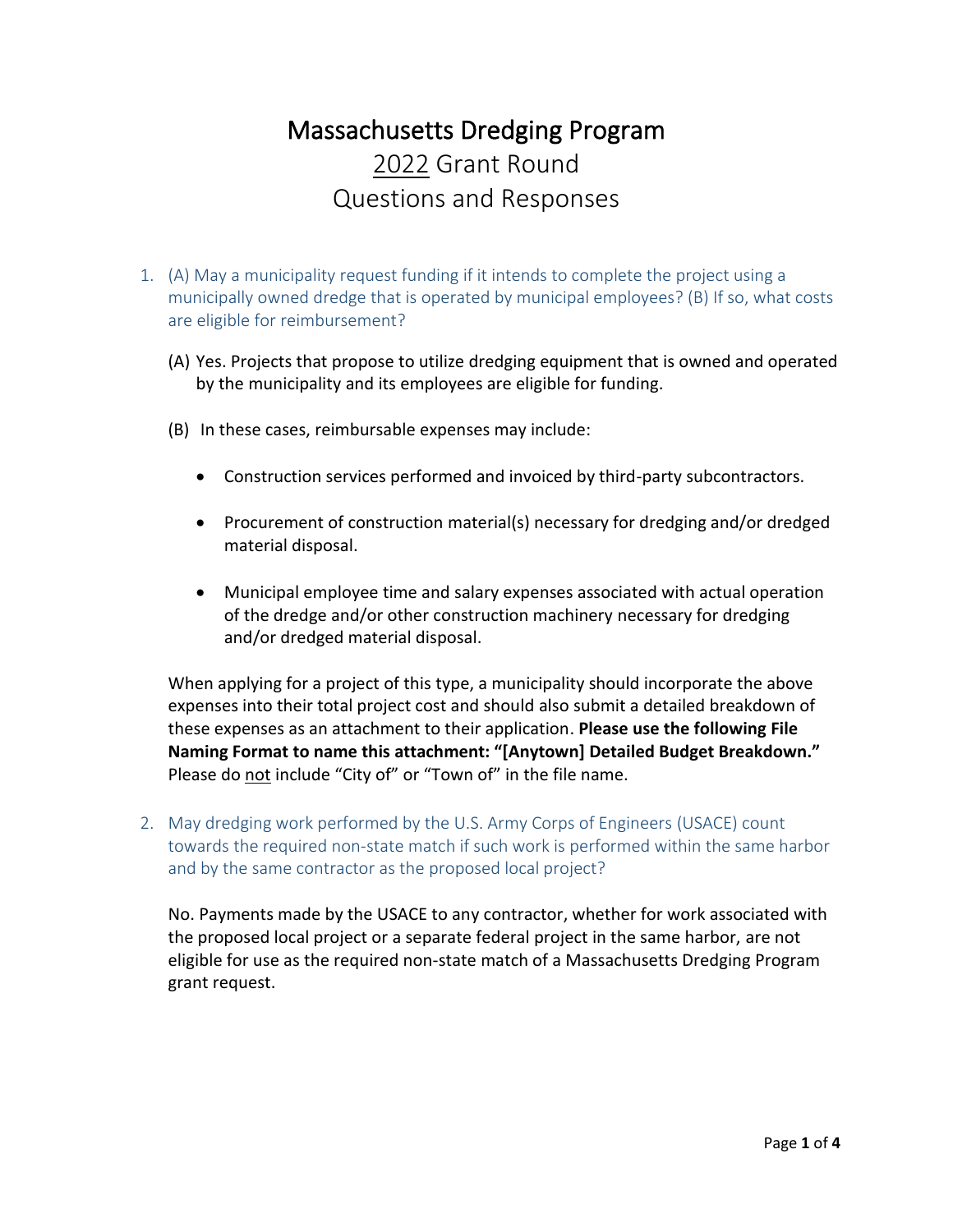3. May a municipality request funding for construction administration services performed by municipal employees, or apply the cost of these services to the match requirement?

No. Construction administration services performed by municipal employees are not eligible for grant reimbursement, nor are in-kind contributions eligible as matching funds. Please see Part II.F of the RFP for acceptable match funding sources.

### 4. Are there file-size restrictions when submitting attachments?

Yes. The file size of a single attachment cannot exceed 400 MB, and the collective size of all attachments cannot exceed 800 MB. In the event of a file-size error, applicants should remove attachments one at time from the application form until the file-size restrictions are satisfied. Thereafter, the applicant should send a notification of the removed attachments t[o eohedgrants@mass.gov.](mailto:eohedgrants@mass.gov) Program staff will respond further instructions.

Please note that should a file-size error be encountered, applicants remain responsible for submission of any application no later than the date and time specified in the RFP. No late applications will be accepted.

### 5. Are there state data available on the blue economy?

Please see Part III.A.5 of the RFP for references to public reports on Massachusetts's coastal harbors and blue economy. These reports are referenced for informational purposes only. They do not represent the entirety of reports or research on the Commonwealth's coastal harbors or blue economy, nor is consultation of these reports a requirement or evaluation criterion of the Massachusetts Dredging Program.

6. Are communities required to use municipal funds for a project's match?

While municipalities are required to provide a 50% non-state match, funds may come from one or multiple non-state sources, as described in Part II.F of the RFP.

7. What documents are required to show proof of match?

Please see Part II.F of the RFP for details on acceptable match documentation.

8. Does a municipal bond or borrowing authorization qualify as a non-state match?

Yes.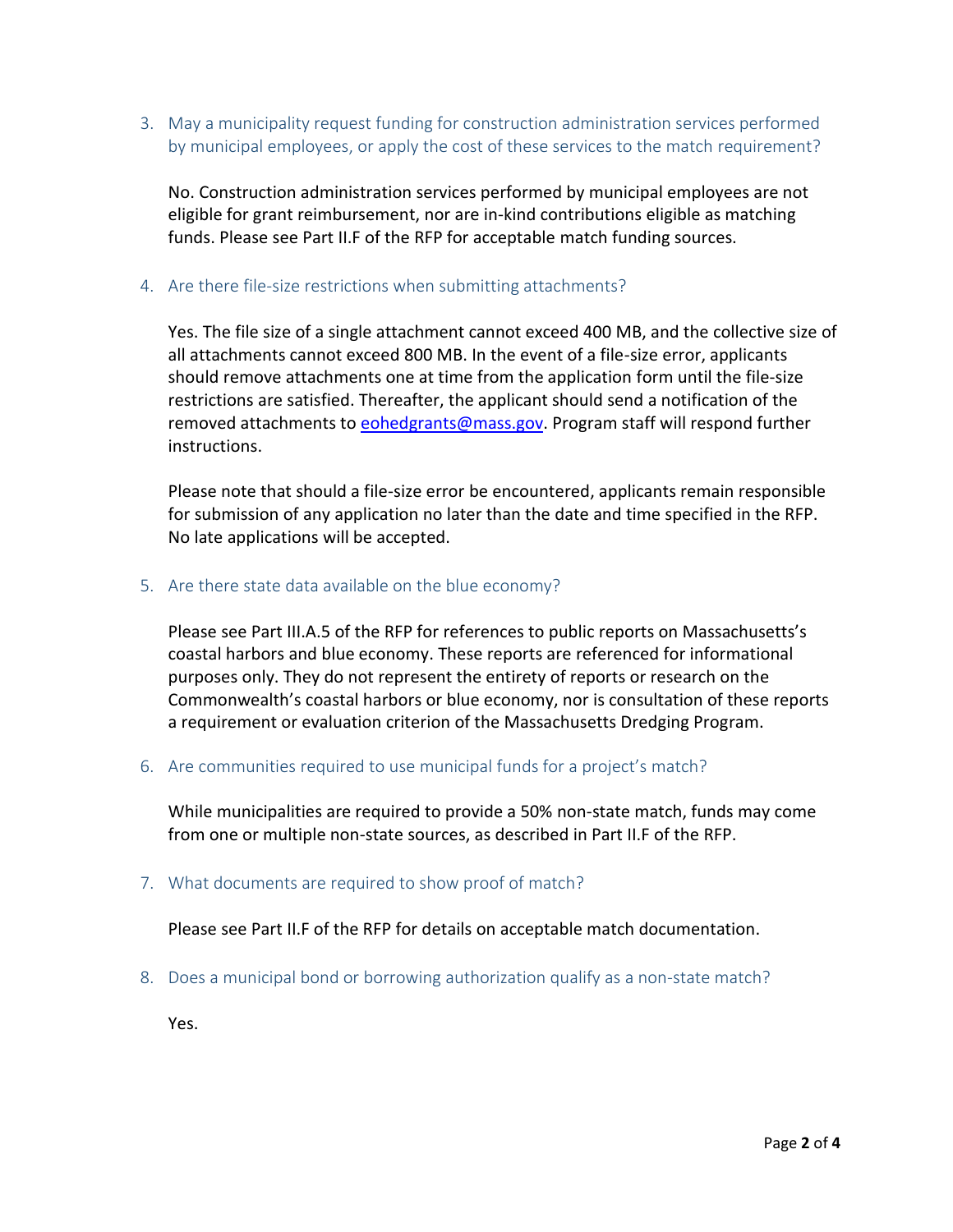9. If two municipalities share jurisdiction of a project site, can they split the project's match?

Yes. Two municipalities may split or share the required match, provided that the sum of all matching funds totals 50% or more of the total project cost. In cases of a split or shared match, match documentation will be required from both municipalities. Please see Part II.F of the RFP for acceptable match documentation. In addition, please see Part II.H of the RFP for contract requirements for joint awards.

10. Is maintenance dredging eligible for funding?

### Yes

11. If dredging will occur both this spring (the current fiscal year) and next spring (the next fiscal year), for which season should the municipality request funding?

Per Part II.I of the RFP, all work must be completed (1) on or after the execution date of the grant contract **and** (2) within fiscal year 2023 (July 1, 2022 – June 30, 2023). In the scenario posed here, the municipality should request funding for work to be completed in spring of fiscal year 2023.

- 12. (A) Is the cost associated with the dredging of private docks or mooring fields eligible for reimbursement? (B) If no, can such work count towards the required non-state match of a grant request.
	- (A) No. Dredging of any berth, channel, or other tidelands held by a private entity or person, whether by license, grant, or lease agreement, is not eligible for funding.
	- (B) No. Any such work described in response (A) above is not eligible for use as the required non-state match of a Massachusetts Dredging Program grant request.
- 13. If a private party completes "piggyback dredging" using the same contractor as the municipality, may spending on this work count towards the required non-state match of a grant request?

No. Spending on private piggyback dredging using the same contractor as the municipality is not eligible for use as the required non-state match of a Massachusetts Dredging Program grant request.

14. May a municipality apply for funding in the current round if it received an award in the previous round?

Yes. All eligible municipalities may submit an application for a new project, regardless of whether they have previously received a Massachusetts Dredging Program award.